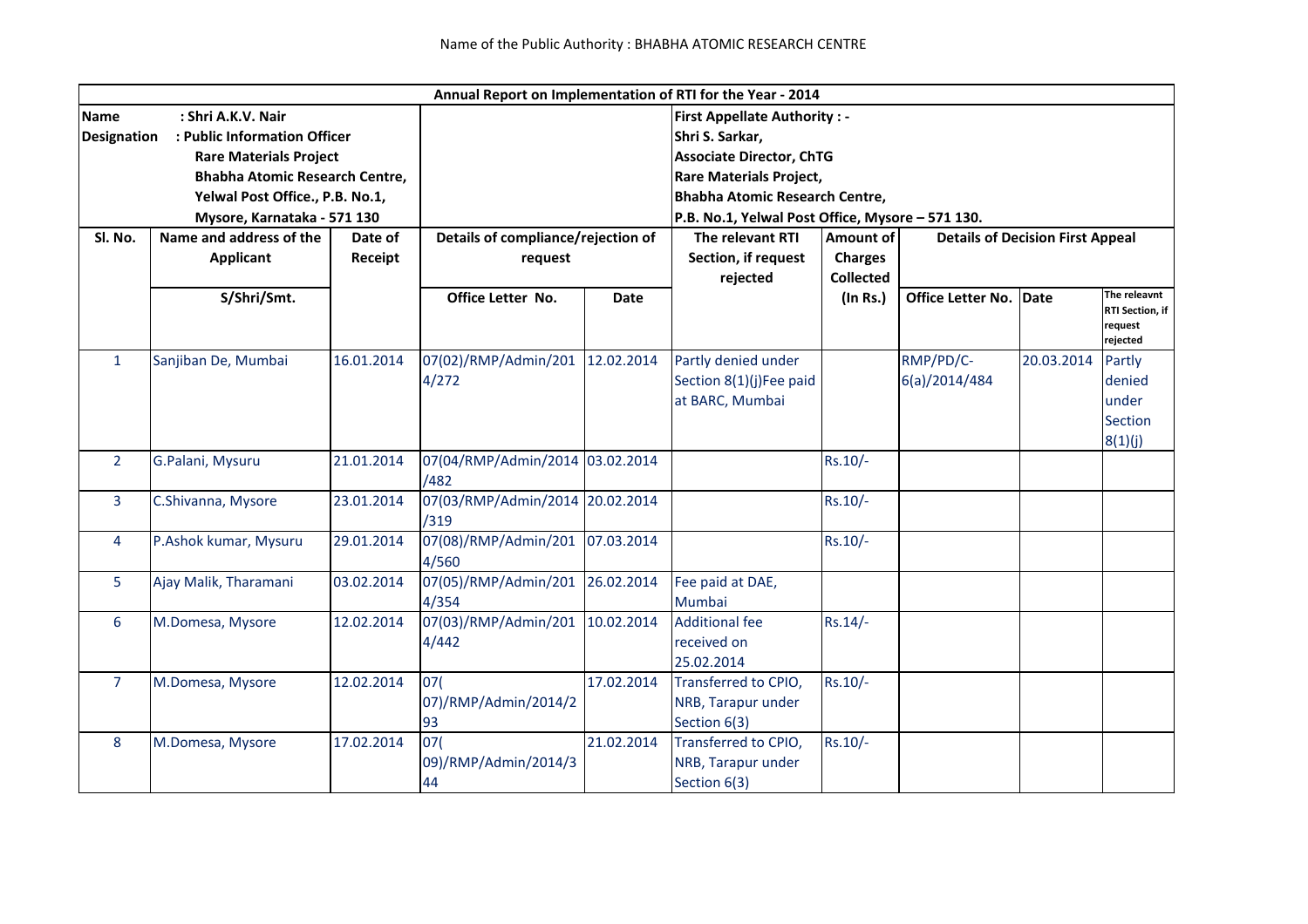|                                                                                                                                                                                                                                     |                                             |                    |                                               |            | Annual Report on Implementation of RTI for the Year - 2014                                                                                                                                                               |                                                 |                                           |      |                                                        |
|-------------------------------------------------------------------------------------------------------------------------------------------------------------------------------------------------------------------------------------|---------------------------------------------|--------------------|-----------------------------------------------|------------|--------------------------------------------------------------------------------------------------------------------------------------------------------------------------------------------------------------------------|-------------------------------------------------|-------------------------------------------|------|--------------------------------------------------------|
| <b>Name</b><br>: Shri A.K.V. Nair<br><b>Designation</b><br>: Public Information Officer<br><b>Rare Materials Project</b><br><b>Bhabha Atomic Research Centre,</b><br>Yelwal Post Office., P.B. No.1,<br>Mysore, Karnataka - 571 130 |                                             |                    |                                               |            | <b>First Appellate Authority: -</b><br>Shri S. Sarkar,<br><b>Associate Director, ChTG</b><br><b>Rare Materials Project,</b><br><b>Bhabha Atomic Research Centre,</b><br>P.B. No.1, Yelwal Post Office, Mysore - 571 130. |                                                 |                                           |      |                                                        |
| SI. No.                                                                                                                                                                                                                             | Name and address of the<br><b>Applicant</b> | Date of<br>Receipt | Details of compliance/rejection of<br>request |            | The relevant RTI<br>Section, if request<br>rejected                                                                                                                                                                      | Amount of<br><b>Charges</b><br><b>Collected</b> | <b>Details of Decision First Appeal</b>   |      |                                                        |
|                                                                                                                                                                                                                                     | S/Shri/Smt.                                 |                    | Office Letter No.                             | Date       |                                                                                                                                                                                                                          | $($ In Rs. $)$                                  | <b>Office Letter No.</b>                  | Date | The releavnt<br>RTI Section, if<br>request<br>rejected |
| 9                                                                                                                                                                                                                                   | Ashok Kumar, Ghaziabad                      | 17.02.2014         | 07(<br>10)/RMP/Admin/2014/4<br>88             | 21.03.2014 | Fee paid at DAE,<br>Mumbai                                                                                                                                                                                               |                                                 |                                           |      |                                                        |
| 10                                                                                                                                                                                                                                  | Rohith Kumar, Jaipur                        | 21.02.2014         | 07(11<br>)/RMP/Admin/2014/451                 | 21.03.2014 | Fee paid at DAE,<br>Mumbai                                                                                                                                                                                               |                                                 |                                           |      |                                                        |
| 11                                                                                                                                                                                                                                  | Ganesh, Mysore                              | 19.03.2014         | 07(<br>12)/RMP/Admin/2014/5<br>85             | 08.04.2014 | Unsigned application&<br>without fee                                                                                                                                                                                     |                                                 |                                           |      |                                                        |
| 12                                                                                                                                                                                                                                  | M.Domesa, Mysore                            | 28.03.2014         | 07(14)/RMP/Admin/201<br>4/821                 | 19.05.2014 | <b>Additional fee</b><br>received on<br>13.05.2014                                                                                                                                                                       | $Rs.12/-$                                       |                                           |      |                                                        |
| 13                                                                                                                                                                                                                                  | M.Domesa, Mysore                            | 28.03.2014         | 07(15<br>)/RMP/Admin/2014/820                 | 19.05.2014 | <b>Additional fee</b><br>received on<br>19.05.2014                                                                                                                                                                       | $Rs.12/-$                                       |                                           |      |                                                        |
| 14                                                                                                                                                                                                                                  | M.Domesa, Mysore                            | 28.03.2014         | 07(13)<br>)/RMP/Admin/2014/822                | 19.05.2014 | <b>Additional fee</b><br>received on<br>19.05.2014                                                                                                                                                                       | $Rs.12/-$                                       | 07(13)/RMP/Admi 01.07.2014<br>n/2014/1077 |      |                                                        |
| 15                                                                                                                                                                                                                                  | M.C.Krishnamurthy,<br><b>Mysore</b>         | 02.04.2014         | 07(20<br>)/RMP/Admin/2014/SP-<br>792          | 30.04.2014 | Partly denied under<br>section $8(1)(j)$                                                                                                                                                                                 | $Rs.10/-$                                       |                                           |      |                                                        |
| 16                                                                                                                                                                                                                                  | Rajeswari, Yelwal                           | 03.04.20141        | 07(16)/RMP/Admin/201<br>4/721                 | 05.05.2014 |                                                                                                                                                                                                                          | Rs.10/-                                         |                                           |      |                                                        |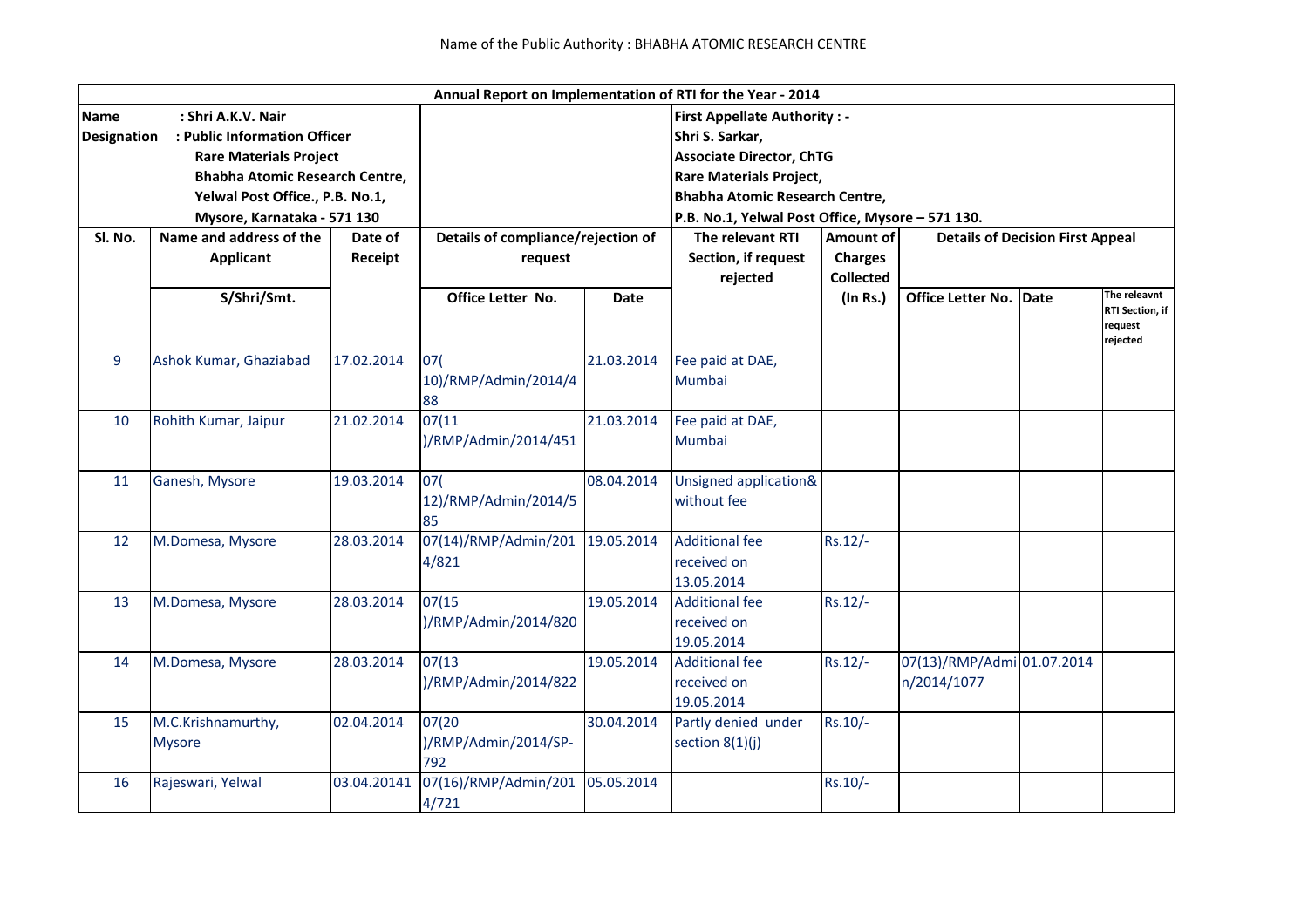|                    |                                       |            |                                    |             | Annual Report on Implementation of RTI for the Year - 2014                                                                            |                                                             |                                            |      |                                                        |  |
|--------------------|---------------------------------------|------------|------------------------------------|-------------|---------------------------------------------------------------------------------------------------------------------------------------|-------------------------------------------------------------|--------------------------------------------|------|--------------------------------------------------------|--|
| <b>Name</b>        | : Shri A.K.V. Nair                    |            |                                    |             | <b>First Appellate Authority: -</b>                                                                                                   |                                                             |                                            |      |                                                        |  |
| <b>Designation</b> | : Public Information Officer          |            |                                    |             | Shri S. Sarkar,                                                                                                                       |                                                             |                                            |      |                                                        |  |
|                    | <b>Rare Materials Project</b>         |            |                                    |             | <b>Associate Director, ChTG</b>                                                                                                       |                                                             |                                            |      |                                                        |  |
|                    | <b>Bhabha Atomic Research Centre,</b> |            |                                    |             |                                                                                                                                       | <b>Rare Materials Project,</b>                              |                                            |      |                                                        |  |
|                    | Yelwal Post Office., P.B. No.1,       |            |                                    |             | <b>Bhabha Atomic Research Centre,</b>                                                                                                 |                                                             |                                            |      |                                                        |  |
|                    | Mysore, Karnataka - 571 130           |            |                                    |             | P.B. No.1, Yelwal Post Office, Mysore - 571 130.                                                                                      |                                                             |                                            |      |                                                        |  |
| SI. No.            | Name and address of the<br>Date of    |            | Details of compliance/rejection of |             | The relevant RTI                                                                                                                      | <b>Amount of</b><br><b>Details of Decision First Appeal</b> |                                            |      |                                                        |  |
|                    | <b>Applicant</b>                      | Receipt    | request                            |             | Section, if request                                                                                                                   | <b>Charges</b>                                              |                                            |      |                                                        |  |
|                    |                                       |            |                                    |             | rejected                                                                                                                              | <b>Collected</b>                                            |                                            |      |                                                        |  |
|                    | S/Shri/Smt.                           |            | Office Letter No.                  | <b>Date</b> |                                                                                                                                       | $($ In Rs. $)$                                              | Office Letter No.                          | Date | The releavnt<br>RTI Section, if<br>request<br>rejected |  |
| 17                 | Mahadevamma, Yelwal                   | 15.04.2014 | 07(17<br>)/RMP/Admin/2014/722      | 05.05.2014  |                                                                                                                                       | $Rs.10/-$                                                   |                                            |      |                                                        |  |
| 18                 | M.Sundara, Yelwal                     | 16.04.2014 | 07(<br>18)/RMP/Admin/2014/9<br>50  | 05.06.2014  | <b>Additional Fee</b><br>received on<br>02.06.2014.<br>Information provided<br>after applying the<br>provision of Section<br>7(9)& 10 | Rs.60/-                                                     | 07(18)/RMP/Admi 18.06.2014<br>n/2014/12221 |      |                                                        |  |
| 19                 | Rajeswari M.P., Yelwal                | 21.04.2014 | 07(19)<br>)/RMP/Admin/2014/815     | 16.05.2014  | Fee paid at BARC,<br>Mumbai                                                                                                           |                                                             |                                            |      |                                                        |  |
| 20                 | M.Sundara, Yelwal                     | 25.04.2014 | 07(21)/RMP/Admin/201<br>4/985      | 12.06.2014  | <b>Additional fee</b><br>received on<br>09.06.2014                                                                                    | Rs.25/-                                                     | 07(21)/RMP/Admi 18.07.2014<br>n/2014/1221  |      |                                                        |  |
| 21                 | Shri Chetan Kothari,<br>Mumbai        | 08.05.2014 | 07(22)/RMP/Admin/201<br>4/SP-1012  | 05.06.2014  | Fee paid at BARC,<br>Mumbai                                                                                                           |                                                             |                                            |      |                                                        |  |
| 22                 | Sudarshan Nyati, Kota                 | 08.05.2014 | 07(<br>23)/RMP/Admin/2014/8<br>49  | 22.05.2014  | Fee paid at NPCIL                                                                                                                     |                                                             |                                            |      |                                                        |  |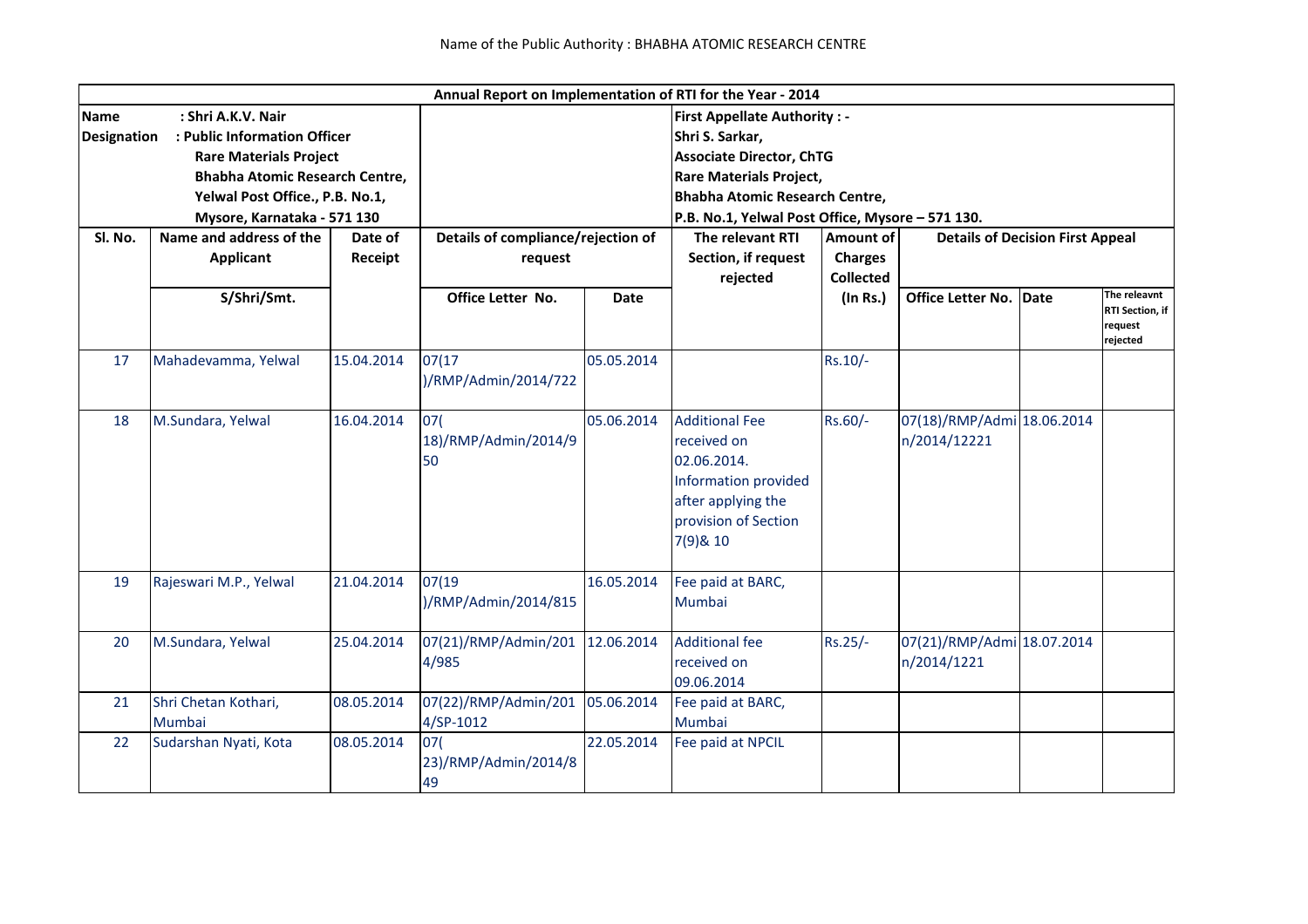|                    |                                       |                                                  |                                    |             | Annual Report on Implementation of RTI for the Year - 2014 |                                                      |                            |            |                                        |  |  |
|--------------------|---------------------------------------|--------------------------------------------------|------------------------------------|-------------|------------------------------------------------------------|------------------------------------------------------|----------------------------|------------|----------------------------------------|--|--|
| <b>Name</b>        | : Shri A.K.V. Nair                    |                                                  |                                    |             | <b>First Appellate Authority: -</b>                        |                                                      |                            |            |                                        |  |  |
| <b>Designation</b> | : Public Information Officer          |                                                  |                                    |             | Shri S. Sarkar,                                            |                                                      |                            |            |                                        |  |  |
|                    | <b>Rare Materials Project</b>         |                                                  |                                    |             |                                                            | <b>Associate Director, ChTG</b>                      |                            |            |                                        |  |  |
|                    | <b>Bhabha Atomic Research Centre,</b> |                                                  |                                    |             | <b>Rare Materials Project,</b>                             |                                                      |                            |            |                                        |  |  |
|                    | Yelwal Post Office., P.B. No.1,       |                                                  |                                    |             | <b>Bhabha Atomic Research Centre,</b>                      |                                                      |                            |            |                                        |  |  |
|                    | Mysore, Karnataka - 571 130           | P.B. No.1, Yelwal Post Office, Mysore - 571 130. |                                    |             |                                                            |                                                      |                            |            |                                        |  |  |
| SI. No.            | Name and address of the               | Date of                                          | Details of compliance/rejection of |             | The relevant RTI                                           | Amount of<br><b>Details of Decision First Appeal</b> |                            |            |                                        |  |  |
|                    | <b>Applicant</b>                      | Receipt                                          | request                            |             | Section, if request<br>rejected                            | <b>Charges</b>                                       |                            |            |                                        |  |  |
|                    |                                       |                                                  |                                    |             |                                                            | <b>Collected</b>                                     |                            |            |                                        |  |  |
|                    | S/Shri/Smt.                           |                                                  | Office Letter No.                  | <b>Date</b> |                                                            | $($ In Rs. $)$                                       | <b>Office Letter No.</b>   | Date       | The releavnt                           |  |  |
|                    |                                       |                                                  |                                    |             |                                                            |                                                      |                            |            | RTI Section, if<br>request<br>rejected |  |  |
| 23                 | K.M.Nagaraj, Mysore                   | 12.05.2014                                       | 07(23)                             | 10.06.2014  | <b>Additional fee</b>                                      | Rs.128/-                                             |                            |            |                                        |  |  |
|                    |                                       |                                                  | )/RMP/Admin/2014/200               |             | received on                                                |                                                      |                            |            |                                        |  |  |
|                    |                                       |                                                  |                                    |             | 05.06.2014                                                 |                                                      |                            |            |                                        |  |  |
| 24                 | V.L.Jain, Nagpur                      | 13.05.2014                                       | 07(25                              | 10.06.2014  |                                                            | $Rs.10/-$                                            |                            |            |                                        |  |  |
|                    |                                       |                                                  | )/RMP/Admin/2014/973               |             |                                                            |                                                      |                            |            |                                        |  |  |
|                    |                                       |                                                  |                                    |             |                                                            |                                                      |                            |            |                                        |  |  |
| 25                 | Mahadevamma, Yelwal                   | 22.05.2014                                       | 07(26                              | 18.06.2014  |                                                            | $Rs.10/-$                                            | 07(26)/RMP/Admi 18.07.2014 |            |                                        |  |  |
|                    |                                       |                                                  | )/RMP/Admin/2014/192               |             |                                                            |                                                      | n/2014/1220                |            |                                        |  |  |
|                    |                                       |                                                  |                                    |             |                                                            |                                                      |                            |            |                                        |  |  |
| 26                 | Domesa, Mysore                        | 09.06.2014                                       | 07(29)/RMP/Admin/201               | 10.06.2014  | Transfeered to PIO,                                        | $Rs.10/-$                                            |                            |            |                                        |  |  |
| 27                 | Domesa, Mysore                        | 09.06.2014                                       | 07(28)/RMP/Admin/201               | 01.07.2014  | Partly denied under                                        | $Rs.10/-$                                            | BARC(M)/AD-                | 06.08.2014 | Partly                                 |  |  |
|                    |                                       |                                                  | 4/1078                             |             | section $8(1)\epsilon$                                     |                                                      | ChTG/5008/2014/            |            | denied                                 |  |  |
|                    |                                       |                                                  |                                    |             |                                                            |                                                      | 131                        |            | under                                  |  |  |
|                    |                                       |                                                  |                                    |             |                                                            |                                                      |                            |            | Section                                |  |  |
|                    |                                       |                                                  |                                    |             |                                                            |                                                      |                            |            | 8(1)(j)                                |  |  |
| 28                 | Domesa, Mysore                        | 09.06.2014                                       | 07(                                | 04.08.2014  | Aditional fee received                                     | $Rs.16/-$                                            |                            |            |                                        |  |  |
|                    |                                       |                                                  | 28)/RMP/Admin/2014/1               |             | on 28.07.2014                                              |                                                      |                            |            |                                        |  |  |
|                    |                                       |                                                  | 300                                |             |                                                            |                                                      |                            |            |                                        |  |  |
| 29                 | Nagendra, Mysore                      | 11.06.2014                                       | 07(                                | 18.06.2014  | As no employee with                                        |                                                      |                            |            |                                        |  |  |
| 30                 | Nagendra, Mysore                      | 11.06.2014                                       | 07(                                | 18.06.2014  | such name,<br>application returned.                        |                                                      |                            |            |                                        |  |  |
| 31                 | Nagendra, Mysore                      | 11.06.2014                                       | 07(                                | 18.06.2014  | IPO not in favour of                                       |                                                      |                            |            |                                        |  |  |
|                    |                                       |                                                  | 30)/RMP/Admin/2014/1               |             | Accounts Officer,                                          |                                                      |                            |            |                                        |  |  |
|                    |                                       |                                                  | 026                                |             |                                                            |                                                      |                            |            |                                        |  |  |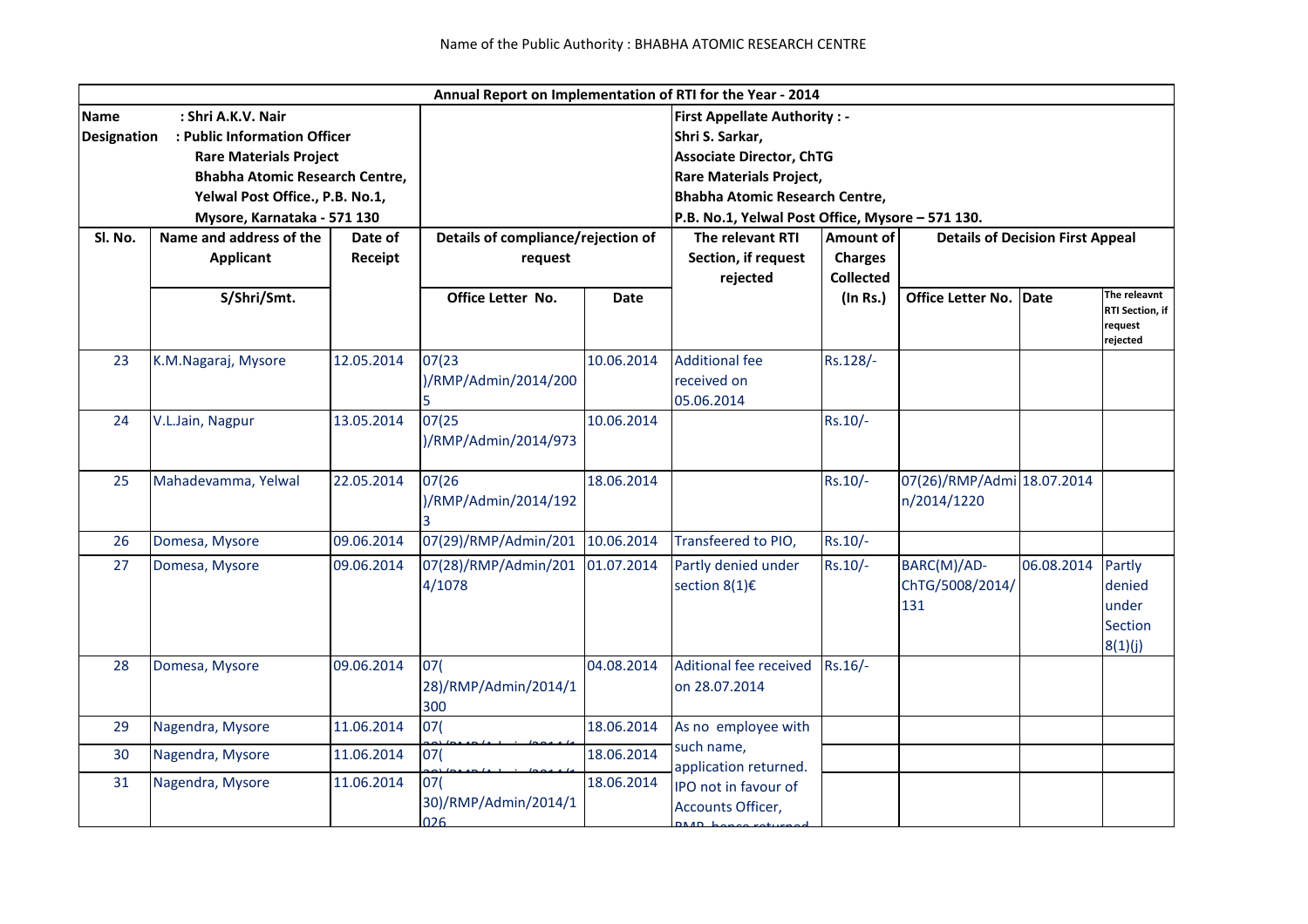|                    |                                       |            |                                                                         |                                                  | Annual Report on Implementation of RTI for the Year - 2014 |                                                      |                          |      |                            |  |
|--------------------|---------------------------------------|------------|-------------------------------------------------------------------------|--------------------------------------------------|------------------------------------------------------------|------------------------------------------------------|--------------------------|------|----------------------------|--|
| <b>Name</b>        | : Shri A.K.V. Nair                    |            |                                                                         |                                                  | <b>First Appellate Authority: -</b>                        |                                                      |                          |      |                            |  |
| <b>Designation</b> | : Public Information Officer          |            | Shri S. Sarkar,                                                         |                                                  |                                                            |                                                      |                          |      |                            |  |
|                    | <b>Rare Materials Project</b>         |            |                                                                         |                                                  | <b>Associate Director, ChTG</b>                            |                                                      |                          |      |                            |  |
|                    | <b>Bhabha Atomic Research Centre,</b> |            |                                                                         |                                                  |                                                            |                                                      |                          |      |                            |  |
|                    | Yelwal Post Office., P.B. No.1,       |            | <b>Rare Materials Project,</b><br><b>Bhabha Atomic Research Centre,</b> |                                                  |                                                            |                                                      |                          |      |                            |  |
|                    | Mysore, Karnataka - 571 130           |            |                                                                         | P.B. No.1, Yelwal Post Office, Mysore - 571 130. |                                                            |                                                      |                          |      |                            |  |
| Sl. No.            | Name and address of the<br>Date of    |            |                                                                         | Details of compliance/rejection of               |                                                            | Amount of<br><b>Details of Decision First Appeal</b> |                          |      |                            |  |
|                    | <b>Applicant</b>                      | Receipt    | request                                                                 |                                                  | Section, if request                                        | <b>Charges</b>                                       |                          |      |                            |  |
|                    |                                       |            |                                                                         |                                                  | rejected                                                   | <b>Collected</b>                                     |                          |      |                            |  |
|                    | S/Shri/Smt.                           |            | Office Letter No.                                                       | <b>Date</b>                                      |                                                            | $($ In Rs. $)$                                       | <b>Office Letter No.</b> | Date | The releavnt               |  |
|                    |                                       |            |                                                                         |                                                  |                                                            |                                                      |                          |      | RTI Section, if<br>request |  |
|                    |                                       |            |                                                                         |                                                  |                                                            |                                                      |                          |      | rejected                   |  |
| 32                 | Channamma, W/o                        | 20.06.2014 | 07(                                                                     | 16.07.2014                                       |                                                            | $Rs.10/-$                                            |                          |      |                            |  |
|                    | Javaregowda                           |            | 31)/RMP/Admin/2014/1                                                    |                                                  |                                                            |                                                      |                          |      |                            |  |
|                    |                                       |            | 185                                                                     |                                                  |                                                            |                                                      |                          |      |                            |  |
| 33                 | Domesa, Mysore                        | 20.06.2014 | 07(32)                                                                  | 01.07.2014                                       |                                                            | $Rs.10/-$                                            |                          |      |                            |  |
|                    |                                       |            | )/RMP/Admin/2014/107                                                    |                                                  |                                                            |                                                      |                          |      |                            |  |
|                    |                                       |            | 6                                                                       |                                                  |                                                            |                                                      |                          |      |                            |  |
| 34                 | K.M.Nagaraj, Mysore                   | 30.06.2014 | 07(34                                                                   | 28.07.2014                                       | Information sought is                                      | $Rs.10/-$                                            |                          |      |                            |  |
|                    |                                       |            | )/RMP/Admin/2014/127                                                    |                                                  | not specific                                               |                                                      |                          |      |                            |  |
| 35                 | K.M.Nagaraj, Mysore                   | 30.06.2014 | 07(                                                                     | 28.07.2014                                       | Partly denied under                                        | $Rs.10/-$                                            |                          |      |                            |  |
|                    |                                       |            | 33)/RMP/Admin/2014/1                                                    |                                                  | Section8(1)(d) & 7(9)                                      |                                                      |                          |      |                            |  |
|                    |                                       |            | 285                                                                     |                                                  |                                                            |                                                      |                          |      |                            |  |
| 36                 | M.Sundara, Yelwal                     | 01.07.2014 | 07(35)/RMP/Admin/201                                                    | 28.07.2014                                       |                                                            | Rs.10/-                                              |                          |      |                            |  |
| 37                 | Mahadevamma, Yelwal                   | 01.07.2014 | 1/1283<br>07(36                                                         | 28.07.20914                                      | Partly denied under                                        | $Rs.10/-$                                            |                          |      |                            |  |
|                    |                                       |            | )/RMP/Admin/2014/128                                                    |                                                  | Section $8(1)\epsilon$                                     |                                                      |                          |      |                            |  |
|                    |                                       |            |                                                                         |                                                  |                                                            |                                                      |                          |      |                            |  |
| 38                 | P.Ashok Rao HWP(M)                    | 16.07.2014 | 07(                                                                     | 13.08.2014                                       | Fee paid at DAE,                                           |                                                      |                          |      |                            |  |
|                    |                                       |            | 40)/RMP/Admin/2014/1                                                    |                                                  | Mumbai                                                     |                                                      |                          |      |                            |  |
|                    |                                       |            | 367                                                                     |                                                  |                                                            |                                                      |                          |      |                            |  |
| 39                 | Channamma, W/o                        | 15.07.2014 | 07(31                                                                   | 28.07.2014                                       | Information already                                        |                                                      |                          |      |                            |  |
|                    | Javaregowda                           |            | )/RMP/Admin/2014/128                                                    |                                                  | furnished                                                  |                                                      |                          |      |                            |  |
|                    |                                       |            |                                                                         |                                                  |                                                            |                                                      |                          |      |                            |  |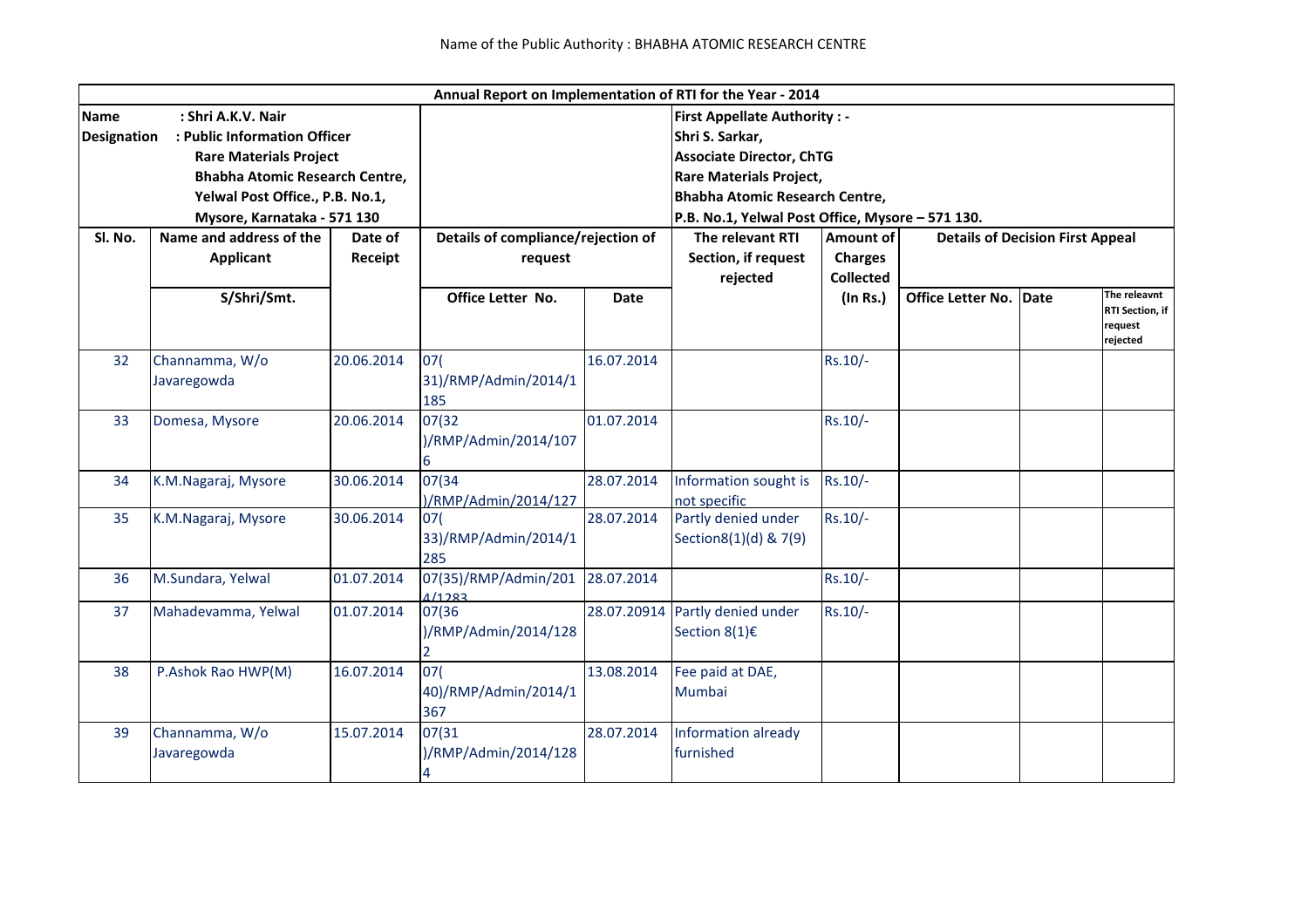|                                                                                                                                                                                                                                     |                                             |                    |                                               |             | Annual Report on Implementation of RTI for the Year - 2014                                                                                                                                                               |                                                        |                                         |      |                                                               |
|-------------------------------------------------------------------------------------------------------------------------------------------------------------------------------------------------------------------------------------|---------------------------------------------|--------------------|-----------------------------------------------|-------------|--------------------------------------------------------------------------------------------------------------------------------------------------------------------------------------------------------------------------|--------------------------------------------------------|-----------------------------------------|------|---------------------------------------------------------------|
| : Shri A.K.V. Nair<br><b>Name</b><br><b>Designation</b><br>: Public Information Officer<br><b>Rare Materials Project</b><br><b>Bhabha Atomic Research Centre,</b><br>Yelwal Post Office., P.B. No.1,<br>Mysore, Karnataka - 571 130 |                                             |                    |                                               |             | <b>First Appellate Authority: -</b><br>Shri S. Sarkar,<br><b>Associate Director, ChTG</b><br><b>Rare Materials Project,</b><br><b>Bhabha Atomic Research Centre,</b><br>P.B. No.1, Yelwal Post Office, Mysore - 571 130. |                                                        |                                         |      |                                                               |
| Sl. No.                                                                                                                                                                                                                             | Name and address of the<br><b>Applicant</b> | Date of<br>Receipt | Details of compliance/rejection of<br>request |             | The relevant RTI<br>Section, if request<br>rejected                                                                                                                                                                      | <b>Amount of</b><br><b>Charges</b><br><b>Collected</b> | <b>Details of Decision First Appeal</b> |      |                                                               |
|                                                                                                                                                                                                                                     | S/Shri/Smt.                                 |                    | Office Letter No.                             | <b>Date</b> |                                                                                                                                                                                                                          | (In Rs.)                                               | Office Letter No.                       | Date | The releavnt<br><b>RTI Section, if</b><br>request<br>rejected |
| 40                                                                                                                                                                                                                                  | Pavan Kumar patil, IGCAR                    | 17.07.2014         | 07(39<br>)/RMP/Admin/2014/127                 | 28.07.2014  | Fee paid at DAE,<br>Mumbai                                                                                                                                                                                               |                                                        |                                         |      |                                                               |
| 41                                                                                                                                                                                                                                  | Pavan Kumar patil, IGCAR                    | 17.07.2014         | 07(37<br>)/RMP/Admin/2014/135<br>9            | 12.08.2014  | Information not<br>provided under<br>Section 7(9) Fee paid<br>at DAE, Mumbai                                                                                                                                             |                                                        |                                         |      |                                                               |
| 42                                                                                                                                                                                                                                  | Pavan Kumar patil, IGCAR                    | 17.07.2014         | 07(<br>38)/RMP/Admin/2014/1<br>358            | 12.08.2014  | Information not<br>provided under<br>Section 7(9) Fee paid<br>at DAE, Mumbai                                                                                                                                             |                                                        |                                         |      |                                                               |
| 43                                                                                                                                                                                                                                  | Manchaiah, Bldg.6, RMP                      | 28.07.2014         | 07(45)<br>)/RMP/Admin/2014/141                | 22.08.2014  | <b>Information denied</b><br>under Section 8(1)(h)                                                                                                                                                                       | Rs.10/-                                                |                                         |      |                                                               |
| 44                                                                                                                                                                                                                                  | Manchaiah, Bldg.6, RMP                      | 28.07.2014         | 07(44)/RMP/Admin/201                          | 05.09.2014  | <b>Additional fee</b>                                                                                                                                                                                                    | $Rs.12/-$                                              |                                         |      |                                                               |
| 45                                                                                                                                                                                                                                  | K.N.Ananda, Mysoe                           | 28.07.2014         | 07(42)/RMP/Admin/201<br>4/1412                | 22.08.2014  |                                                                                                                                                                                                                          | $Rs.10/-$                                              |                                         |      |                                                               |
| 46                                                                                                                                                                                                                                  | S.B.Shankaraiah, Dr.Gr.I                    | 30.07.2014         | 07(43)/RMP/Admin/201<br>4/3456                | 28.08.2014  | <b>Additional fee</b><br>received on<br>27.08.,2014                                                                                                                                                                      | Rs.62/-                                                |                                         |      |                                                               |
| 47                                                                                                                                                                                                                                  | Sanjay Singh, BARCF(V)                      | 12.08.2014         | 07(47)/RMP/Admin/201                          | 11.09.2014  |                                                                                                                                                                                                                          | Fee paid at                                            |                                         |      |                                                               |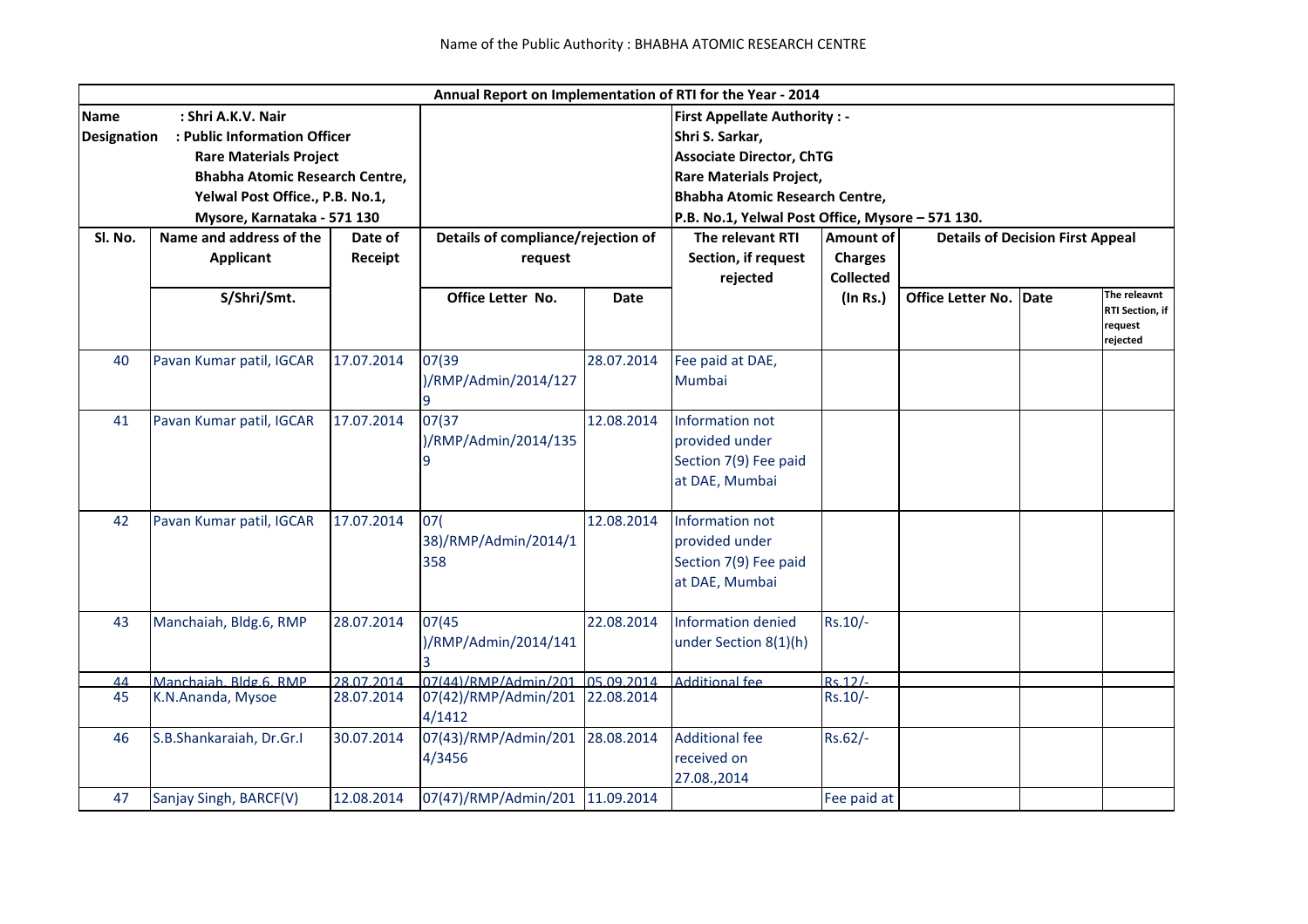|                    |                                       |            |                                                  |                                    | Annual Report on Implementation of RTI for the Year - 2014 |                                      |                                      |                                         |                                                        |  |
|--------------------|---------------------------------------|------------|--------------------------------------------------|------------------------------------|------------------------------------------------------------|--------------------------------------|--------------------------------------|-----------------------------------------|--------------------------------------------------------|--|
| <b>Name</b>        | : Shri A.K.V. Nair                    |            |                                                  |                                    | <b>First Appellate Authority: -</b>                        |                                      |                                      |                                         |                                                        |  |
| <b>Designation</b> | : Public Information Officer          |            |                                                  |                                    | Shri S. Sarkar,                                            |                                      |                                      |                                         |                                                        |  |
|                    | <b>Rare Materials Project</b>         |            |                                                  |                                    | <b>Associate Director, ChTG</b>                            |                                      |                                      |                                         |                                                        |  |
|                    | <b>Bhabha Atomic Research Centre,</b> |            |                                                  |                                    |                                                            | <b>Rare Materials Project,</b>       |                                      |                                         |                                                        |  |
|                    | Yelwal Post Office., P.B. No.1,       |            |                                                  |                                    | <b>Bhabha Atomic Research Centre,</b>                      |                                      |                                      |                                         |                                                        |  |
|                    | Mysore, Karnataka - 571 130           |            | P.B. No.1, Yelwal Post Office, Mysore - 571 130. |                                    |                                                            |                                      |                                      |                                         |                                                        |  |
| Sl. No.            | Name and address of the<br>Date of    |            |                                                  | Details of compliance/rejection of |                                                            | The relevant RTI<br><b>Amount of</b> |                                      | <b>Details of Decision First Appeal</b> |                                                        |  |
|                    | <b>Applicant</b>                      | Receipt    | request                                          |                                    | Section, if request                                        | <b>Charges</b>                       |                                      |                                         |                                                        |  |
|                    |                                       |            |                                                  |                                    | rejected                                                   | <b>Collected</b>                     |                                      |                                         |                                                        |  |
|                    | S/Shri/Smt.                           |            | Office Letter No.                                | <b>Date</b>                        |                                                            | (In Rs.)                             | Office Letter No.                    | Date                                    | The releavnt<br>RTI Section, if<br>request<br>rejected |  |
| 48                 | S.B.Shankaraiah, Dr.Gr.I              | 13.08.2014 | 07(48)/RMP/Admin/201                             | 11.09.2014                         | <b>Additional fee</b>                                      | Rs.154/-                             |                                      |                                         |                                                        |  |
|                    |                                       |            | 4/3687                                           |                                    | received on                                                |                                      |                                      |                                         |                                                        |  |
|                    |                                       |            |                                                  |                                    | 05.09.2014                                                 |                                      |                                      |                                         |                                                        |  |
| 49                 | Rishikohli, Gujarat                   | 27.08.2014 | 07(47)/RMP/Admin/201                             | 02.09.2014                         | Rejected underSection Fee paid at                          |                                      |                                      |                                         |                                                        |  |
|                    |                                       |            | 4/1488                                           |                                    | 8(1)(j)                                                    | Ministry of                          |                                      |                                         |                                                        |  |
|                    |                                       |            |                                                  |                                    |                                                            | <b>Health and</b>                    |                                      |                                         |                                                        |  |
|                    |                                       |            |                                                  |                                    |                                                            | Family                               |                                      |                                         |                                                        |  |
|                    |                                       |            |                                                  |                                    |                                                            | Welfare                              |                                      |                                         |                                                        |  |
|                    |                                       |            |                                                  |                                    |                                                            |                                      |                                      |                                         |                                                        |  |
| 50                 | Channamma, W/o<br>Javaregowda, Mysore | 01.09.2014 | 07(49)/RMP/Admin/201<br>4/1527                   | 08.09.2014                         |                                                            | $Rs.10/-$                            |                                      |                                         |                                                        |  |
| 51                 | Pravin Ganpat Pail,                   | 04.09.2014 | 07(50)/RMP/Admin/201                             | 12.09.2014                         |                                                            | Fee paid at                          |                                      |                                         |                                                        |  |
|                    | Mumbai                                |            | 4/1567                                           |                                    |                                                            | BARC,                                |                                      |                                         |                                                        |  |
|                    |                                       |            |                                                  |                                    |                                                            | Mumbai                               |                                      |                                         |                                                        |  |
| 52                 | TV Dinesh, Navi mumbai                | 15.09.2014 | 07(51)/RMP/Admin/201                             | 07.10.2014                         |                                                            | Rs.20/-                              |                                      |                                         |                                                        |  |
|                    |                                       |            | 4/1751                                           |                                    |                                                            |                                      |                                      |                                         |                                                        |  |
| 53                 | S.B.Shankaraiah, Dr.Gr.I              | 19.09.2014 | 07(52)/RMP/Admin/201                             | 15.10.2014                         | Additional fee not                                         | $Rs.10/-$                            |                                      |                                         |                                                        |  |
|                    |                                       |            | 4/4190                                           |                                    | deposited                                                  |                                      |                                      |                                         |                                                        |  |
| 54                 | Rajashekaraiah H.K.,<br><b>Mysore</b> | 19.09.2014 | 07(53)/RMP/Admin/201<br>4/4236                   | 17.10.2014                         | Addl. Fee recd. on<br>15.10.2014                           | Rs.30/-                              | BARC(M)/AD-<br>ChTG/5008/2014/<br>39 | 03.12.2014                              |                                                        |  |